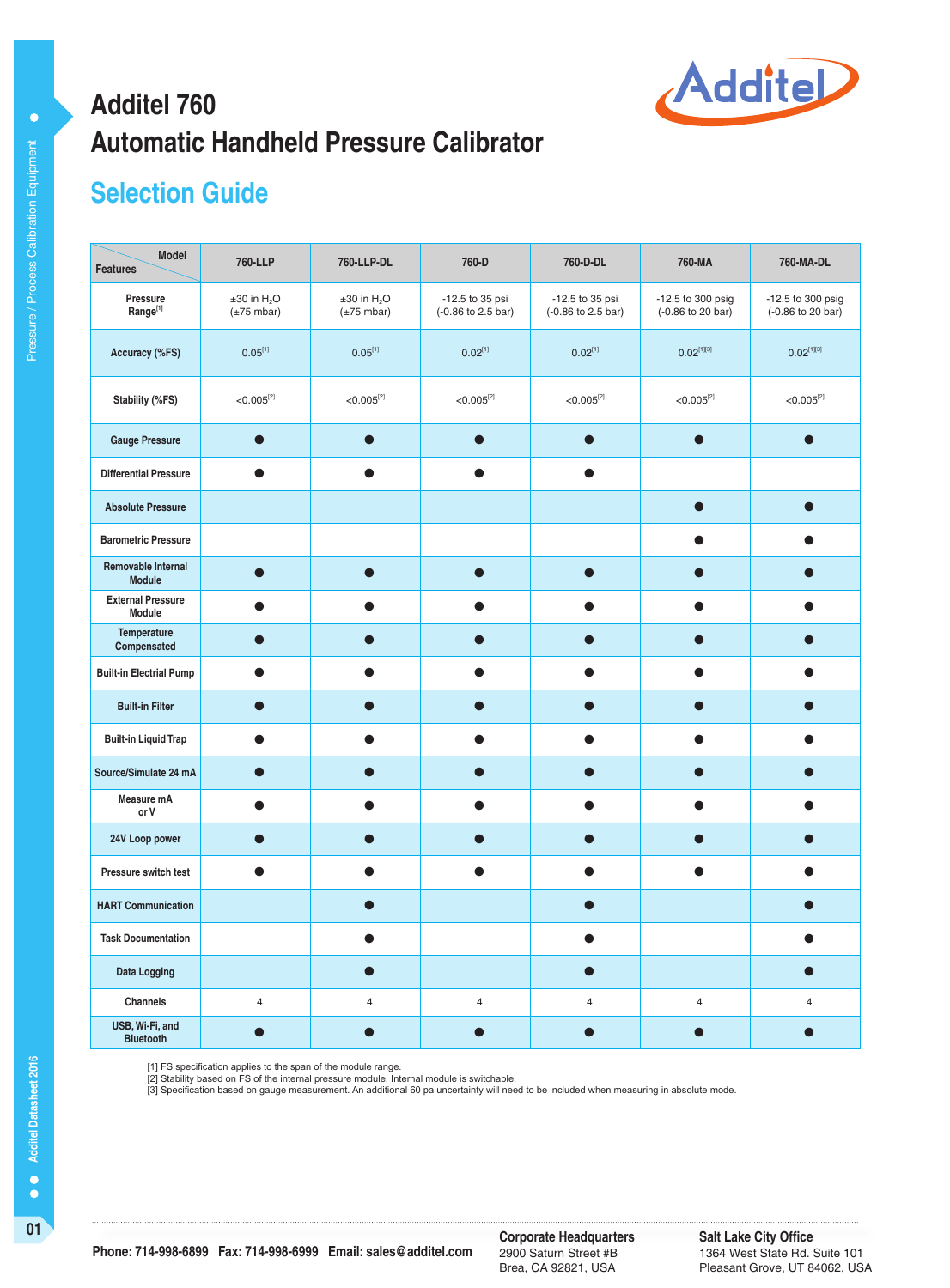

# **Automatic Handheld Pressure Calibrator Additel 760**



- **Fully automatic calibrator with built-in pump and controller**
- **Switchable internal pressure modules for expandable ranges**
- **Accuracy (1 year) of 0.02%FS**
- **External pressure modules available (measure only)**
- Less than 4 lbs (1.8 kg) for handheld operation
- Source pressure, measure pressure and electrical
- **4 channels**
- **Optional HART communications**
- **Optional data logging and task documenting**
- **USB, Wi-Fi, and Bluetooth communications**

### **OVERVIEW**

A portable automated pressure calibrator in the palm of your hand—this could be our most exciting product yet! The Additel 760 series Automatic Handheld Pressure Calibrator takes portable pressure calibration to new levels. Weighing less than 4 lbs (1.8 kg), the ADT760's innovative design contains a built-in pump, precision pressure sensor, internal controller and a large touch-screen color display. To generate pressure, simply key in the desired pressure and the Additel 760 will do the rest. Each unit has four channels: one internal pressure channel for source and measure pressures, two external pressure measurement channels, and one electronic measure and source channel. This series of calibrator has three standard models with the option of adding HART communications, documentation and data logging.

**Salt Lake City Office** 1364 West State Rd. Suite 101 Pleasant Grove, UT 84062, USA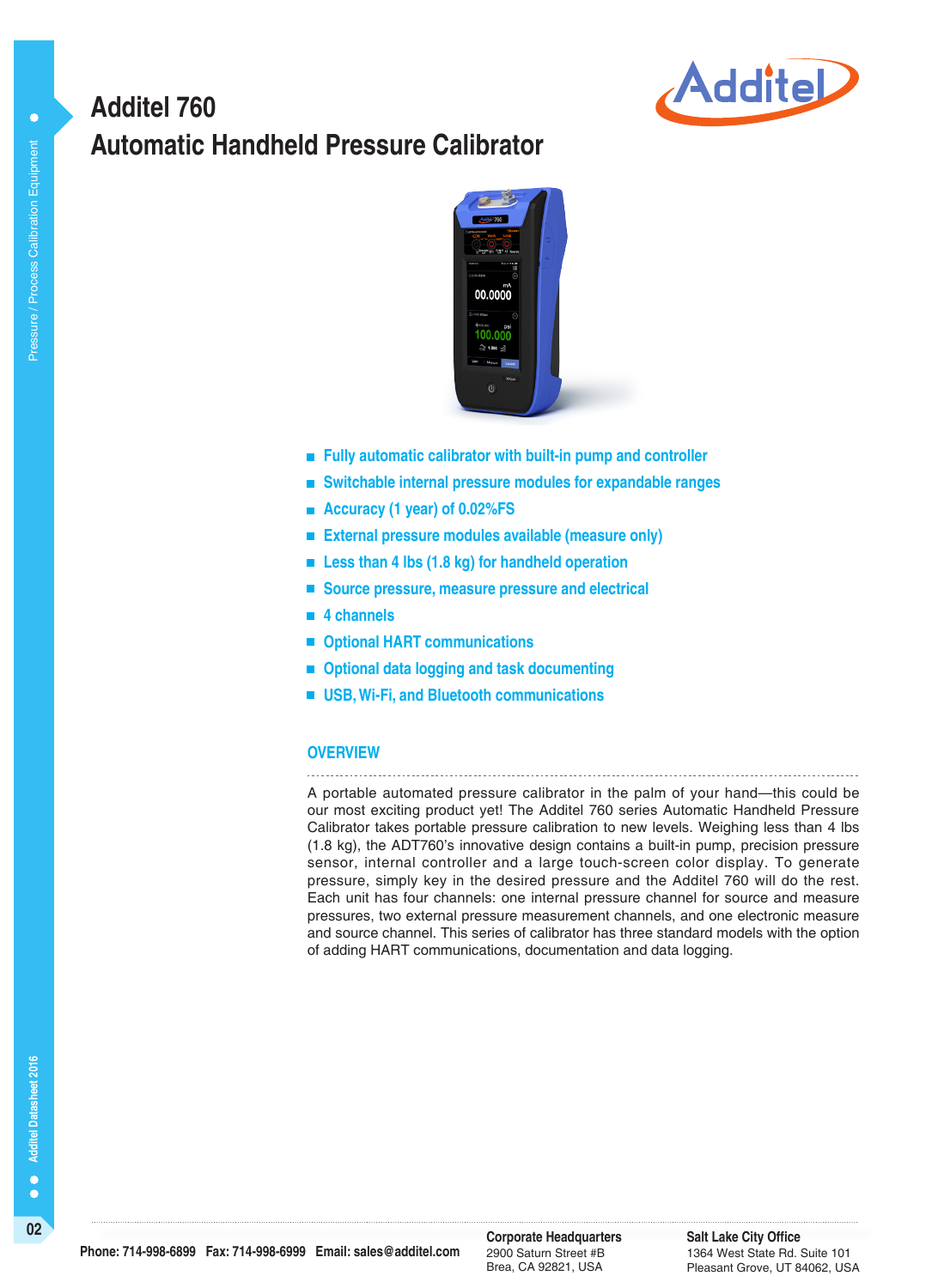## **FEATURES**

#### **ADT760-LLP**

The 760-LLP is designed for low pressure calibration and comes with a built-in pressure module to  $\pm 30$  inH<sub>2</sub>O ( $\pm 75$  mbar) and provides an accuracy to 0.05%FS. If you need to go lower in pressure, you can purchase additional internal pressure modules (ADT155 series), which for the 760-LLP provide a variety of ranges down to  $\pm 0.25$  inH<sub>2</sub>O ( $\pm 0.62$  mbar). The accuracy of 0.05%FS and control stability 0.005%FS is based on the internal module's span. Measurements can be made in gauge or differential mode.

## **ADT760-D**

The 760-D gives you differential and gauge pressure but at a higher pressure range than the ADT760-LLP. Covering the range of -12.5 to 35 psi (-0.86 to 2.5 bar) and with an accuracy of 0.02%FS, the ADT760-D is an ideal solution to cover very common gauge and differential pressure measurements. The Additel 760-D comes with an internal module covering its full range, but lower pressure modules down to ±10 inH<sub>2</sub>O differential can be purchased to improve accuracy at lower pressures.

#### **ADT760-MA**

The 760-MA generates and controls pressure from vacuum pressures up to 300 psig (20 bar.g) with an accuracy of 0.02%FS. Equipped with a built-in barometric reference, each unit can switch between gauge and absolute pressure types. A variety of internal sensors are available which offer lower pressure ranges for improved performance.

#### **Documenting Process Functionality**

Each model of the Additel 760 series has an option incorporating documentation and communication functions turning your 760 into a multifunction documenting process calibrator. This feature provides HART communication, task documentation and data logging.

#### **Pressure Specifications**

| <b>Specification</b>         | 760-LLP                                                                                                                                                                                                                                                                                                                | 760-D                                                                              | 760-MA                                                                             |  |
|------------------------------|------------------------------------------------------------------------------------------------------------------------------------------------------------------------------------------------------------------------------------------------------------------------------------------------------------------------|------------------------------------------------------------------------------------|------------------------------------------------------------------------------------|--|
| <b>Max Pressure Range</b>    | $\pm 30$ in H <sub>2</sub> O<br>$(75 \text{ mbar})$                                                                                                                                                                                                                                                                    | -12.5 to 35 psi<br>(-0.86 to 2.5 bar)                                              | $-12.5$ to 300 psig<br>(-0.86 to 20 bar.g)                                         |  |
| Accuracy                     | $0.05\%$ FS <sup>[1]</sup>                                                                                                                                                                                                                                                                                             | $0.02\%$ FS <sup>[1]</sup>                                                         | $0.02\%$ FS[1][3]                                                                  |  |
| Stability                    | $< 0.005\%$ FS <sup>[2]</sup>                                                                                                                                                                                                                                                                                          | $< 0.005\%$ FS <sup>[2]</sup>                                                      | $<$ 0.005%FS <sup>[2]</sup>                                                        |  |
| <b>Pressure Type</b>         | Differential, Gauge                                                                                                                                                                                                                                                                                                    | Differential, Gauge                                                                | Gauge, Absolute                                                                    |  |
| <b>Over Range Indication</b> | 120%                                                                                                                                                                                                                                                                                                                   |                                                                                    |                                                                                    |  |
| <b>Resolution</b>            | 6 digits                                                                                                                                                                                                                                                                                                               |                                                                                    |                                                                                    |  |
| <b>Measurement Units</b>     | Pa, hPa, kPa, mPa, bar, mbar, psi, mmHg@0°C, cmHg@0°C, mHg@0°C, inHg@0°C, inH <sub>2</sub> O@4°C, mmH <sub>2</sub> O@4°C,<br>cmH <sub>2</sub> O@4°C, mH <sub>2</sub> O@4°C, mmH <sub>2</sub> O@20°C, cmH <sub>2</sub> O@20°C, mH <sub>2</sub> O@20°C, inH <sub>2</sub> O@20°C, kg/m2, mtorr, torr, lb/ft2, tsi, custom |                                                                                    |                                                                                    |  |
| <b>Barometric Accuracy</b>   | N/A                                                                                                                                                                                                                                                                                                                    | N/A                                                                                | 60 $Pa^{[4]}$                                                                      |  |
| Connection                   | <b>Barb fitting</b>                                                                                                                                                                                                                                                                                                    | Hose, 5 ft (1.5 m), with built-in filter to<br>1/4BSPF, 1/4NPTF, and M20F adapters | Hose, 5 ft (1.5 m), with built-in filter to<br>1/4BSPF, 1/4NPTF, and M20F adapters |  |
| <b>Pressure Output Rate</b>  | $<$ 30 Seconds (30 in H <sub>2</sub> O/100 ml)                                                                                                                                                                                                                                                                         | <10 Seconds (35 psi/5 ml)                                                          | <90 Seconds (300 psi/5 ml)                                                         |  |

[1] FS specification applies to the span of the module range. [2] Stability based on FS of the internal pressure module. Internal module is switchable.

[3] Specification based on gauge measurement. An additional 60 pa uncertainty will need to be included when measuring in absolute mode.

[4] 60 Pa uncertainty (k=2) includes calibration uncertainty, linearity, and long-term stability (<30 Pa per year). Barometer range of 60 to 110 kPa.

#### **Electrical Specifications**

| <b>Specification</b>            | Range                                                                      | <b>Resolution</b>   | Accuracy         | <b>Note</b>               |
|---------------------------------|----------------------------------------------------------------------------|---------------------|------------------|---------------------------|
| mA Measure                      | $\pm 30$ mA                                                                | $0.0001 \text{ mA}$ | 0.01%RD+0.005%FS | Impedance $<$ 10 $\Omega$ |
| <b>V</b> Measure                | $±30$ V                                                                    | 0.0001V             | 0.01%RD+0.005%FS | Impedance $>10M\Omega$    |
| mA Source                       | 24 mA                                                                      | $0.001 \text{ mA}$  | 0.01%RD+0.005%FS | 20 mA @ 1K                |
| <b>Loop Power Source</b>        | 25V                                                                        | N/A                 | ±1V              | 100 mA (Max Loading)      |
| <b>Pressure Switch</b>          | Open, close. Support for mechanical switches and NPN/PNP digital switches. |                     |                  |                           |
| <b>Temperature Compensation</b> | 41°F to 95°F (5°C to 35°C)                                                 |                     |                  |                           |
| <b>Temperature Coefficient</b>  | $\leq$ ± (0.001%RD + 0.001%FS) / °C outside of 5°C to 35°C                 |                     |                  |                           |



 $\bullet$ 

#### **Salt Lake City Office** 1364 West State Rd. Suite 101 Pleasant Grove, UT 84062, USA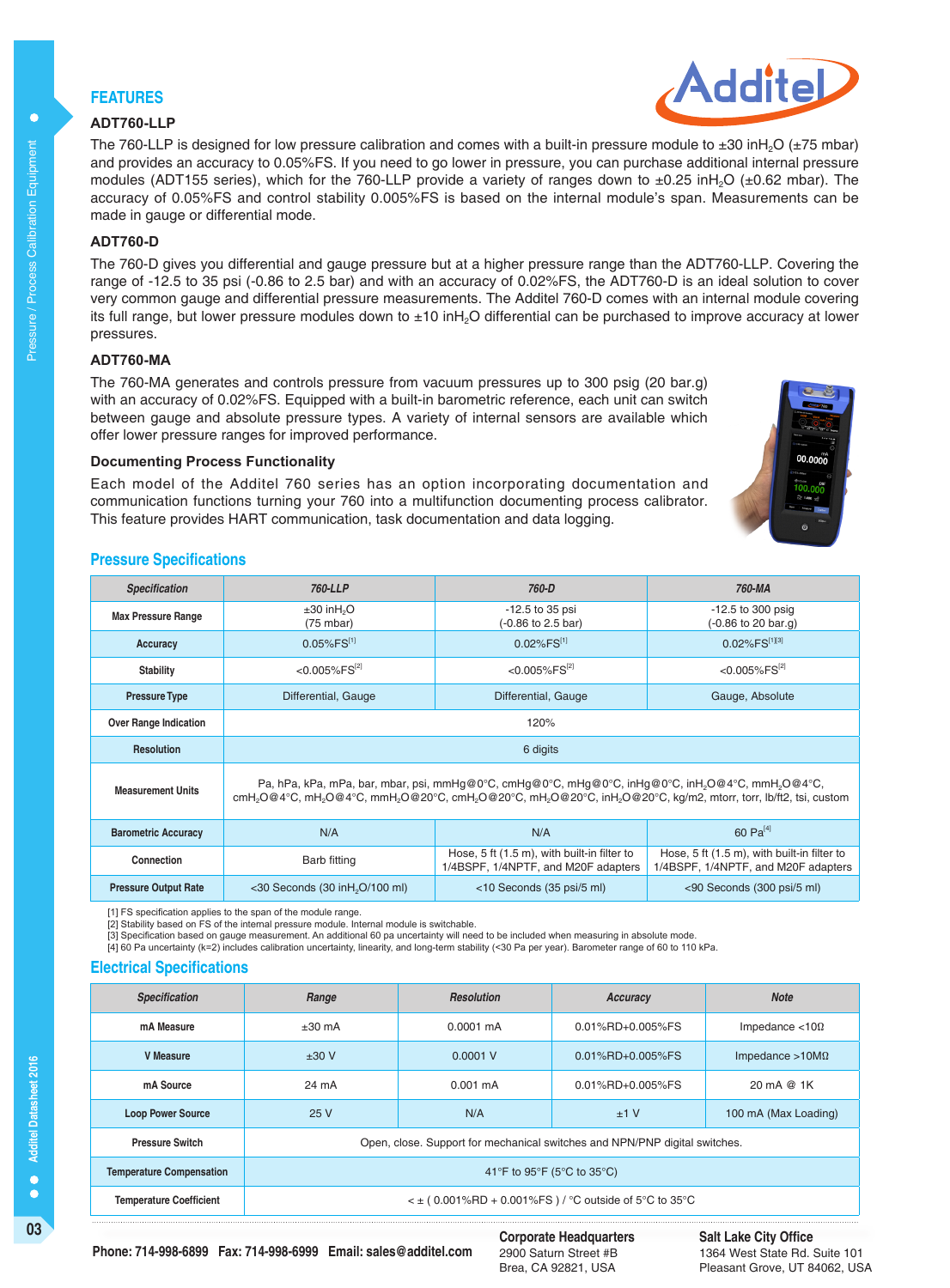

#### **Internal Modules Specifications and Compatibility**

| <b>Module Range</b><br><b>Module</b> |                                                                                         |                                        | <b>Media</b>  | Accuracy                         | <b>Burst</b>    | 760-LLP   | 760-D     | 760-MA    |
|--------------------------------------|-----------------------------------------------------------------------------------------|----------------------------------------|---------------|----------------------------------|-----------------|-----------|-----------|-----------|
|                                      | inH <sub>2</sub> O                                                                      | mbar                                   |               | $(*$ FS) $^{\prime\prime\prime}$ | <b>Pressure</b> |           |           |           |
| $DP025^{[4]}$                        | ±0.25                                                                                   | ±0.62                                  | G             | $0.2^{[2]}$                      | 100x            | $\bullet$ |           |           |
| DP050[4]                             | ±0.5                                                                                    | ±1.25                                  | G             | $0.1^{[2]}$                      | 100x            | $\bullet$ |           |           |
| $DP1^{[4]}$                          | ±1                                                                                      | ±2.5                                   | G             | $0.05^{[2]}$                     | 100x            | $\bullet$ |           |           |
| $DP2^{[4]}$                          | ±2                                                                                      | ±5                                     | G             | $0.05^{[2]}$                     | 100x            | $\bullet$ |           |           |
| DP <sub>5</sub>                      | ±5                                                                                      | ±10                                    | G             | $0.05^{[2]}$                     | 50x             | $\bullet$ |           |           |
| <b>DP10</b>                          | ±10                                                                                     | ±25                                    | G             | $0.05^{[2]}$                     | 20x             | $\bullet$ | $\bullet$ |           |
| <b>DP20</b>                          | ±20                                                                                     | $\pm 50$                               | G             | 0.05                             | 20x             | $\bullet$ | $\bullet$ |           |
| <b>DP30</b>                          | ±30                                                                                     | $\pm 75$                               | $\mathsf{G}$  | 0.05                             | 20x             | $\bullet$ | $\bullet$ |           |
| <b>DP50</b>                          | ±50                                                                                     | ±160                                   | G             | 0.05                             | Зx              |           | $\bullet$ |           |
| <b>DP150</b>                         | ±150                                                                                    | ±350                                   | $\mathsf{G}$  | 0.02                             | 3x              |           | $\bullet$ |           |
| DP300                                | ±300                                                                                    | ±700                                   | G             | 0.02                             | 3x              |           | $\bullet$ |           |
| <b>DP400</b>                         | -350 to 400<br>$(-12.5 \text{ to } 15 \text{ psi})$ $(-0.86 \text{ to } 1 \text{ bar})$ | -860 to 1K                             | G             | 0.02                             | 3x              |           | $\bullet$ |           |
| <b>DP800</b>                         | -350 to 800<br>$(-12.5 \text{ to } 30 \text{ psi})$                                     | -860 to 2K<br>(-0.86 to 2 bar)         | G             | 0.02                             | 3x              |           | $\bullet$ |           |
| DP1K                                 | -350 to $1K$<br>(-12.5 to 35 psi)                                                       | -860 to 2.5K<br>(-0.86 to 2.5)<br>bar) | $\mathsf{G}$  | 0.02                             | 3x              |           | $\bullet$ |           |
| Gauge<br>Pressure                    | psi                                                                                     | bar                                    |               |                                  |                 |           |           |           |
| <b>CP10</b>                          | ±10                                                                                     | ±0.7                                   | G             | $0.02^{[3]}$                     | Зx              |           | $\bullet$ | $\bullet$ |
| CP <sub>15</sub>                     | ±15                                                                                     | ±1                                     | G             | $0.02^{[3]}$                     | 3x              |           | $\bullet$ |           |
| CP30                                 | -12.5 to 30                                                                             | $-0.86$ to $2$                         | G             | $0.02^{[3]}$                     | Зx              |           | $\bullet$ |           |
| <b>CP35</b>                          | $-12.5$ to 35                                                                           | $-0.86$ to $2.5$                       | G             | $0.02^{[3]}$                     | 3x              |           | $\bullet$ |           |
| <b>CP50</b>                          | $-12.5$ to 50                                                                           | -0.86 to 3.5                           | G             | $0.02^{[3]}$                     | $3x$            |           |           |           |
| <b>CP100</b>                         | $-12.5$ to 100                                                                          | $-0.86$ to $7$                         | ${\mathsf G}$ | $0.02^{[3]}$                     | 3x              |           |           | $\bullet$ |
| CP150                                | $-12.5$ to 150                                                                          | $-0.86$ to 10                          | G             | $0.02^{[3]}$                     | 3x              |           |           |           |
| <b>CP200</b>                         | $-12.5$ to 200                                                                          | $-0.86$ to 14                          | ${\bf G}$     | $0.02^{[3]}$                     | 3x              |           |           |           |
| CP300                                | -12.5 to 300                                                                            | $-0.86$ to 20                          | G             | $0.02^{[3]}$                     | Зx              |           |           | 0         |

[1] FS specification applies to the span of the module range. Accuracy includes one-year stability, except for DP025 to DP10 modules.

[2] 0.05%FS accuracy (incl 6-month stability). One-year accuracy is 0.05%FS calibration accuracy combined with 0.05%FS one-year stability.

[3] Specification based on gauge measurement. An additional 60 pa uncertainty will need to be included when measuring in absolute mode. Applicable only for use with the ADT760-MA

[4] 0.05 Pa pressure control stability

 $\bullet$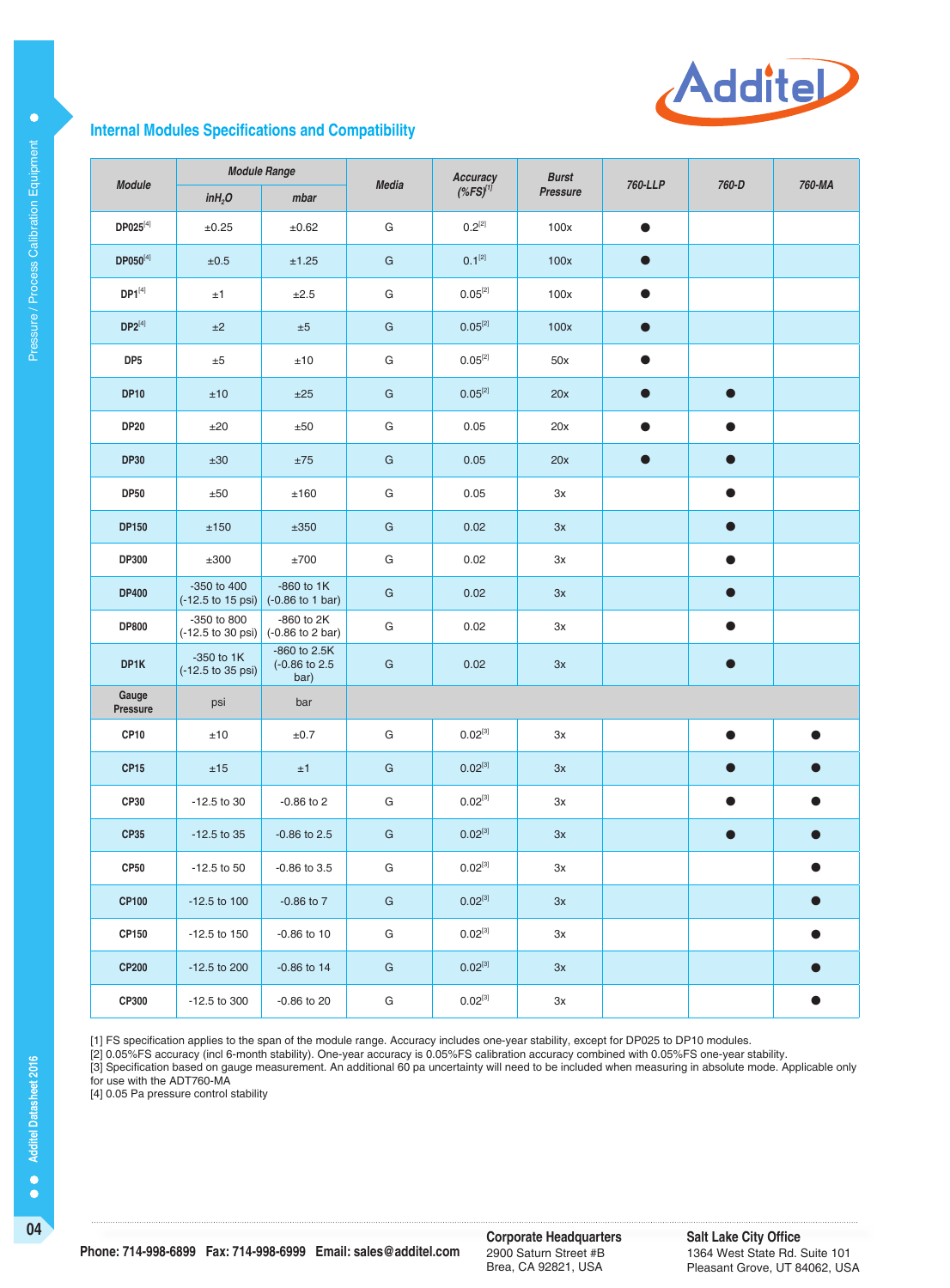#### **General Specifications**

| <b>Specification</b>              | <b>Description</b>                                                                                                                                                                                                           |
|-----------------------------------|------------------------------------------------------------------------------------------------------------------------------------------------------------------------------------------------------------------------------|
| Channels                          | Four total: one electrical, one internal<br>pressure, two external pressure (measure<br>only)                                                                                                                                |
| <b>Enclosure IP Rating</b>        | IP54 water and dust proof                                                                                                                                                                                                    |
| <b>Battery</b>                    | Rechargeable Li-Ion battery, typically 10<br>hours of operation, recharges in less than 4<br>hours                                                                                                                           |
| <b>Display</b>                    | Color 800 x 480 TFT 5-inch touch screen                                                                                                                                                                                      |
| Communications                    | USB. WiFi. Bluetooth                                                                                                                                                                                                         |
| Weight                            | <4 lbs (<1.8 kg)                                                                                                                                                                                                             |
| Size                              | 9.3 x 4.3 x 2.8 in (235 x 110 x 70 mm)                                                                                                                                                                                       |
| Certification                     | NIST-traceable certificate with data included                                                                                                                                                                                |
| <b>HART Communications</b>        | Optional (ADT760-X-DL model)                                                                                                                                                                                                 |
| Data Logging                      | Optional (ADT760-X-DL model), up to<br>1,000,000 readings (date and time stamped)                                                                                                                                            |
| <b>Task Documentation</b>         | Optional (ADT760-X-DL model) up to 250<br>tasks                                                                                                                                                                              |
| <b>Automation Functions</b>       | Switch test, auto step, leak test                                                                                                                                                                                            |
| <b>Misuse Protection</b>          | Up to 30 V on any two sockets                                                                                                                                                                                                |
| <b>Multi Lingual Interface</b>    | English, German, French, Italian, Spanish,<br>Portuguese, Chinese, Japanese, and<br><b>Russian</b>                                                                                                                           |
| <b>Pump Life</b>                  | >500,000 cycles                                                                                                                                                                                                              |
| <b>Power</b>                      | Rechargeable Li-Ion battery, external power:<br>110/220 V power adapter 10 V                                                                                                                                                 |
| <b>Environment Specifications</b> | Operation: 32°F to 122°F (0°C to 50°C),<br>0-90% RH, less than 3,000 meters<br>Compensated temperature: 32°F to 122°F<br>(0 $\rm ^{\circ}C$ to 50 $\rm ^{\circ}C$ )<br>Storage temperature: -4°F to 158°F (-20°C to<br>70°C) |
| <b>Vibration and Shock</b>        | Vibration: 4g (20 to 2,000 Hz)<br>Shock: 8g, 1 meter drop test                                                                                                                                                               |
| Compliance                        | CЕ                                                                                                                                                                                                                           |
| Warranty                          | 1 year                                                                                                                                                                                                                       |



# AdditeL



| <b>Optional Internal Pressure Modules</b> |                                                                                             |  |  |  |
|-------------------------------------------|---------------------------------------------------------------------------------------------|--|--|--|
| <b>Module Number</b>                      | <b>Description</b>                                                                          |  |  |  |
| ADT155-DP025-760                          | Pressure module for ADT760-LLP, ±0.25<br>inH <sub>2</sub> O, ±0.2%FS                        |  |  |  |
| ADT155-DP050-760                          | Pressure module for ADT760-LLP, ±0.5<br>in $H2O$ , $\pm 0.1\%$ FS                           |  |  |  |
| ADT155-DP1-760                            | Pressure module for ADT760-LLP, ±1 inH <sub>2</sub> O,<br>$\pm 0.05\%$ FS                   |  |  |  |
| ADT155-DP2-760                            | Pressure module for ADT760-LLP, ±2 inH <sub>2</sub> O,<br>$±0.05\%FS$                       |  |  |  |
| ADT155-DP5-760                            | Pressure module for ADT760-LLP, ±5 inH <sub>2</sub> O,<br>±0.05%FS                          |  |  |  |
| ADT155-DP10-760                           | Pressure module for ADT760-LLP & -D ±10<br>in $H_2O$ , $\pm 0.05\%$ FS                      |  |  |  |
| ADT155-DP20-760                           | Pressure module for ADT760-LLP & -D, ±20<br>inH <sub>2</sub> O, ±0.05%FS                    |  |  |  |
| ADT155-DP30-760                           | Pressure module for ADT760-LLP & -D, ±30<br>in $H_2O$ , $\pm 0.05\%$ FS                     |  |  |  |
| ADT155-DP50-760                           | Pressure module for ADT760-D, ±50 inH <sub>2</sub> O,<br>±0.05%FS                           |  |  |  |
| ADT155-DP150-760                          | Pressure module for ADT760-D, ±150 inH <sub>2</sub> O,<br>±0.02%FS                          |  |  |  |
| ADT155-DP300-760                          | Pressure module for ADT760-D, ±300 inH <sub>2</sub> O,<br>$\pm 0.02\%$ FS                   |  |  |  |
| ADT155-DP400-760                          | Pressure module for ADT760-D, -350 to 400<br>inH <sub>2</sub> O (-12.5 to 15 psi), ±0.02%FS |  |  |  |
| ADT155-DP800-760                          | Pressure module for ADT760-D, -350 to 800<br>inH <sub>2</sub> O (-12.5 to 30 psi), ±0.02%FS |  |  |  |
| ADT155-DP1K-760                           | Pressure module for ADT760-D, -350 to 1K<br>inH <sub>2</sub> O (-12.5 to 35 psi), ±0.02%FS  |  |  |  |
| ADT155-CP10-760                           | Pressure module for ADT760-D & -MA, ±10<br>psi, ±0.02%FS                                    |  |  |  |
| ADT155-CP15-760                           | Pressure module for ADT760-D & -MA, -12.5<br>to 15 psi, $\pm 0.02\%$ FS                     |  |  |  |
| ADT155-CP30-760                           | Pressure module for ADT760-D & -MA, -12.5<br>to 30 psi, ±0.02%FS                            |  |  |  |
| ADT155-CP35-760                           | Pressure module for ADT760-D & -MA, -12.5<br>to 35 psi, ±0.02%FS                            |  |  |  |
| ADT155-CP50-760                           | Pressure module for ADT760-D & -MA, -12.5<br>to 50 psi, $\pm 0.02\%$ FS                     |  |  |  |
| ADT155-CP100-760                          | Pressure module for ADT760-MA, -12.5 to<br>100 psi, ±0.02%FS                                |  |  |  |
| ADT155-CP150-760                          | Pressure module for ADT760-MA, -12.5 to<br>150 psi, ±0.02%FS                                |  |  |  |
| ADT155-CP200-760                          | Pressure module for ADT760-MA, -12.5 to<br>200 psi, ±0.02%FS                                |  |  |  |
| ADT155-CP300-760                          | Pressure module for ADT760-MA, -12.5 to<br>300 psi, ±0.02%FS                                |  |  |  |

**05 Corporate Headquarters** 2900 Saturn Street #B Brea, CA 92821, USA

#### **Salt Lake City Office** 1364 West State Rd. Suite 101 Pleasant Grove, UT 84062, USA